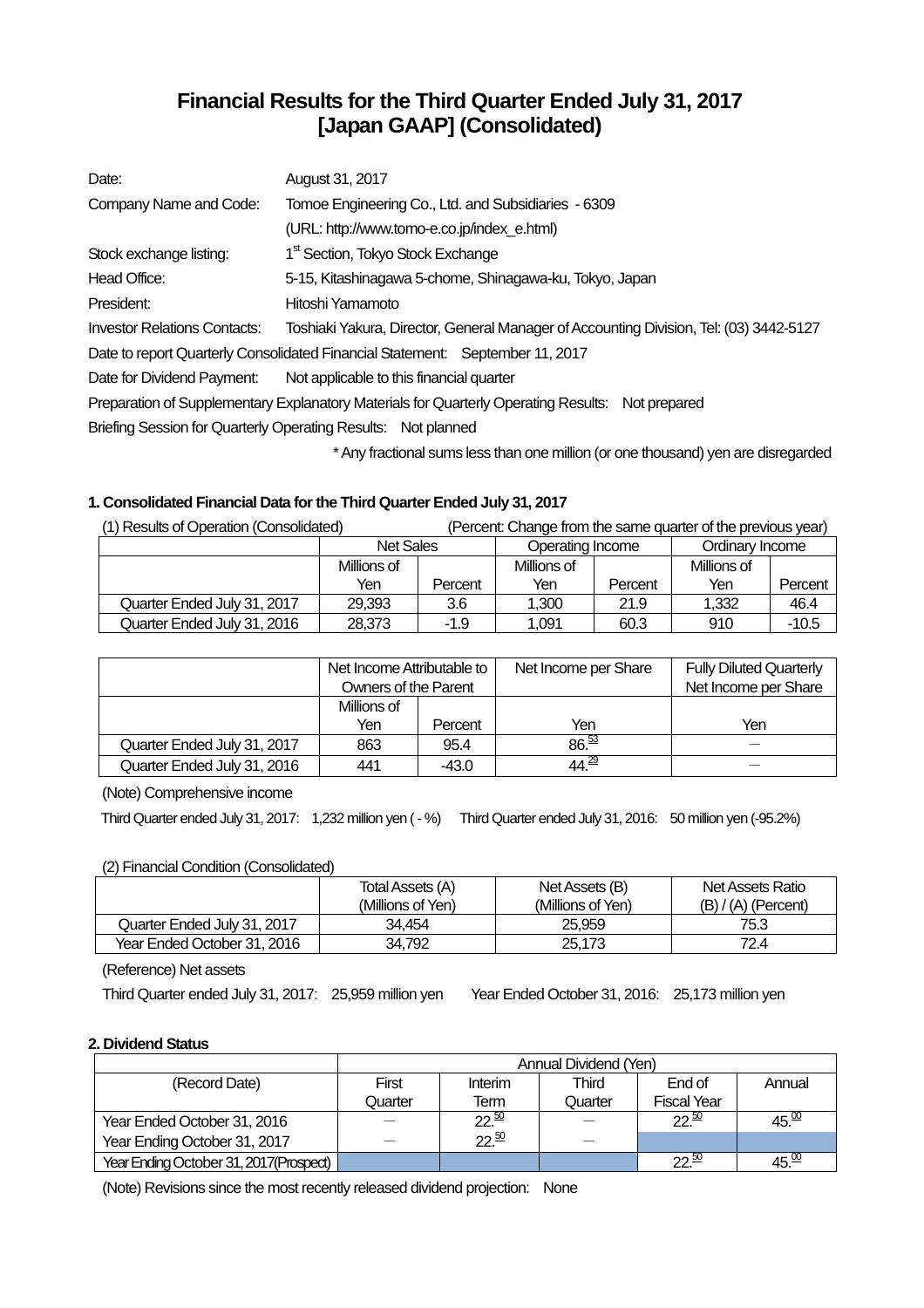#### **3. Forecast for Earnings for the Year Ending October 31, 2017 (Consolidated)**

(Percent change from the previous Full Business Year)

|                           | <b>Net Sales</b>  |            | Operating Income  |           | Ordinarv Income   |           |
|---------------------------|-------------------|------------|-------------------|-----------|-------------------|-----------|
|                           | (Millions of Yen) | (Percent)  | (Millions of Yen) | (Percent) | (Millions of Yen) | (Percent, |
| <b>Full Business Year</b> | 40.400            | ? 1<br>J.I | .790              | -9.1      | .780              | -0.0      |

|                           | Net Income Attributable to    |      | Net Income per Share |
|---------------------------|-------------------------------|------|----------------------|
|                           | Owners of the Parent          |      |                      |
|                           | (Millions of Yen)   (Percent) |      | Yen                  |
| <b>Full Business Year</b> | 1,180                         | 21.8 | $118^{25}$           |

(Note) Revisions since the most recently released dividend projection: None

#### **Notes**

(1) Significant changes in subsidiaries during this period (changes in specific subsidiaries involving changes in the scope of consolidation): None

Number of new subsidiaries: \_\_(Company names):

Number of eliminated subsidiaries: \_\_(Company names):

- (2) Adoption of simplified accounting method and the specific accounting method: None
- (3) Changes of the principles, procedures, and representation of the accounting policies

1) Change due to revision of accounting standard: Existing

2) Other changes than the above 1): None

3) Change in accounting estimates: None

4) Retrospective restatements: None

For more information, please refer to the supporting document on page 8, (3) [Notes on Quarterly

Consolidated Financial Statements (Changes in accounting principles)] of 2 [Quarterly Consolidated Financial Statements and Notes].

- (4) Number of outstanding shares (Common stock)
	- 1) Number of outstanding shares as of quarter-end and year-end (including treasury stocks)
		- At July 31, 2017: 10,533,200 shares At October 31, 2016: 10,533,200 shares
	- 2) Number of treasury stocks as of quarter-end and year-end

At July 31, 2017: 554,817 shares At October 31, 2016: 554,667 shares

3) Number of average shares (accumulated quarterly total)

At July 31, 2017: 9,978,431 shares At July 31, 2016: 9,978,533 shares

\*The quarterly earnings report is exempt from the quarterly review procedure.

\*Explanations for appropriate use of the earnings forecast and other special instructions

The forward-looking statements such as a forecast of our financial results described herein are based on the information currently available to us and certain assumptions that we believe are reasonable. Actual results could differ materially due to various factors. Please refer to the Financial Results for the Quarter (Attachments) on page 3, (3) [Analysis of Future Forecast on Consolidated Earnings Forecast] of 1. [Qualitative Information on Quarterly Consolidated Operating Results] for the operating results forecast.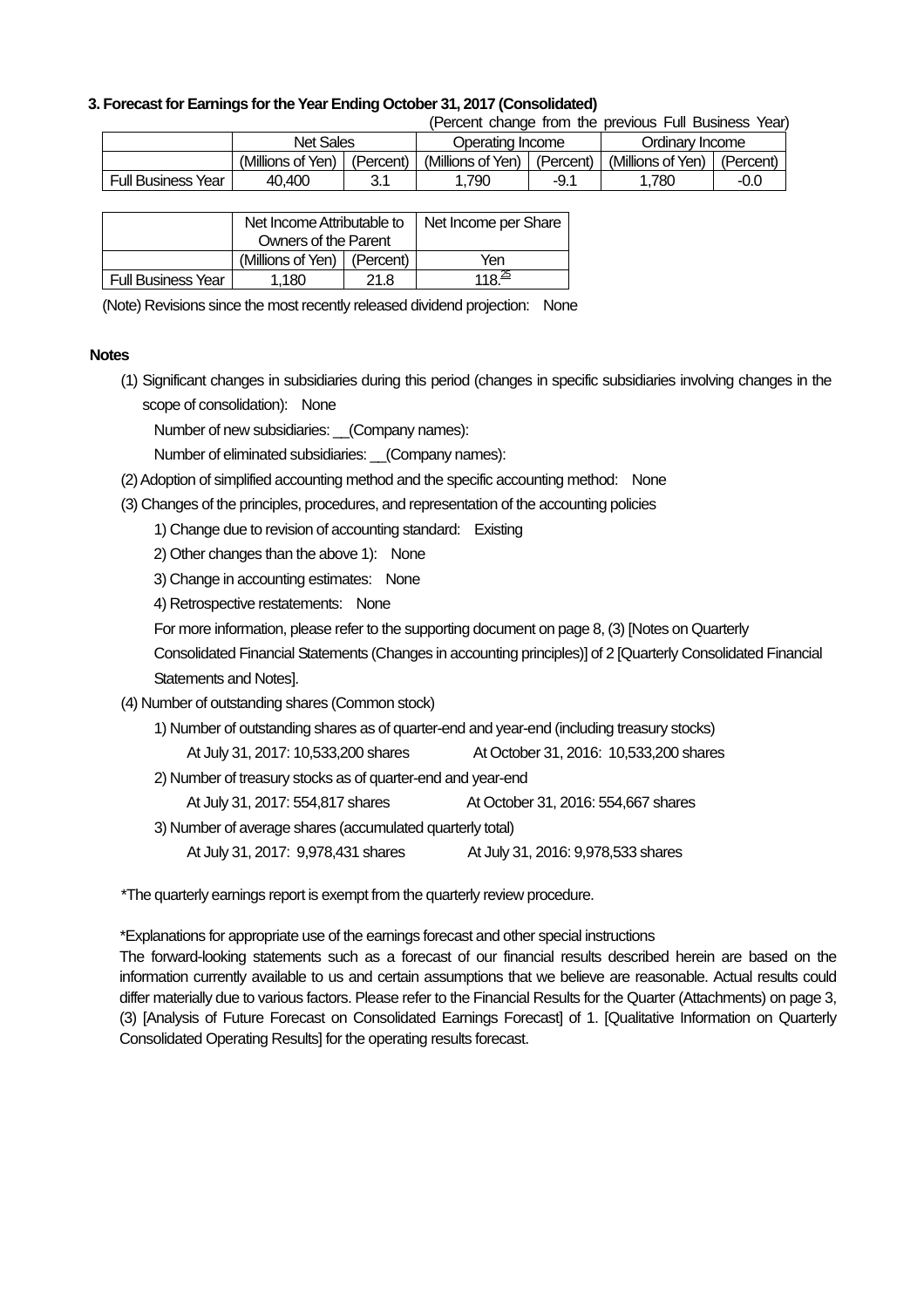## **Table of Contents (Supporting Data)**

| (1)<br>(2) |                                                                                                  |  |
|------------|--------------------------------------------------------------------------------------------------|--|
| (3)        |                                                                                                  |  |
|            |                                                                                                  |  |
| (1)        |                                                                                                  |  |
| (2)        | Quarterly Consolidated Statements of Income & Quarterly Consolidated Statements of Comprehensive |  |
|            |                                                                                                  |  |
|            |                                                                                                  |  |
|            |                                                                                                  |  |
| (3)        |                                                                                                  |  |
|            |                                                                                                  |  |
|            |                                                                                                  |  |
|            |                                                                                                  |  |
|            |                                                                                                  |  |
|            |                                                                                                  |  |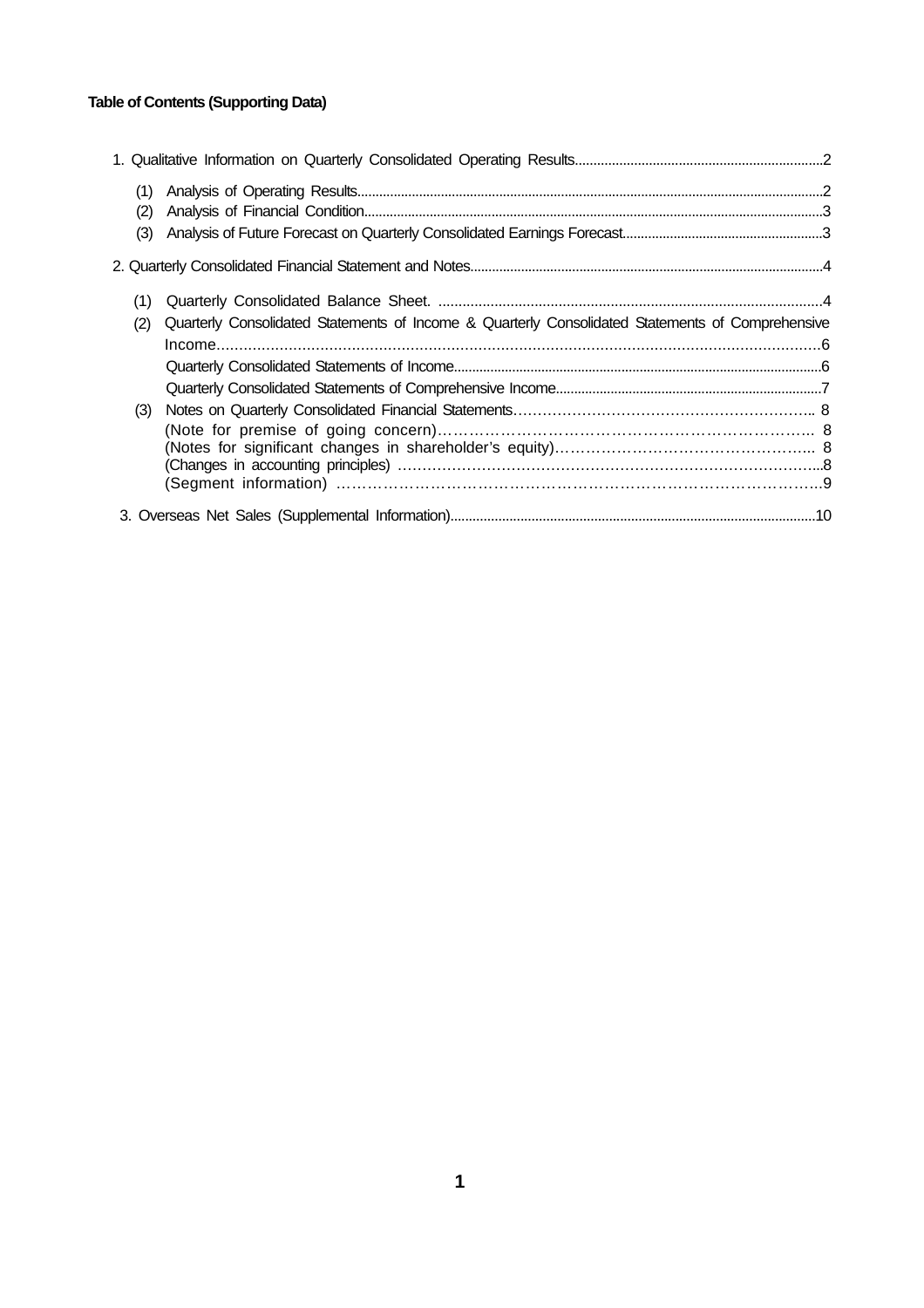## **1. Qualitative Information on Quarterly Consolidated Operating Results**

### **(1) Analysis of Operating Results**

During the consolidated third quarter year-to-date period, Japan's economy on the whole remained on the upturn, owing to a pickup in personal consumption and capital investment, and an upward trend in spending on public works projects, although growth in exports slowed down. Overseas economies also remained firm, in the context of an ongoing gradual recovery of the US economy, and stable growth of the Chinese economy.

Given these circumstances, net sales for the Tomoe Engineering Group for the consolidated third quarter increased 3.6% from the same period last year to 29,393 million yen because of increasing sales in both the Machinery & Equipment Business and Chemical Products Business. From an earnings aspect, operating income was 1,330 million yen, 21.9% up from the same period last year because of higher income in both the Machinery & Equipment Business and Chemical Products Business, while ordinary income came to 1,332 million yen, 46.4% up from the same period last year because foreign exchange losses were lower. Net income attributable to owners of the parent was 863 million yen, 95.4% up from the same period last year because of no impairment loss for consolidated subsidiary fixed assets recorded in the previous fiscal year.

#### Operating results by segment were as follows.

#### (Machinery & Equipment Business)

In the Machinery & Equipment Business, net sales of machinery, equipment and works, and components and repair services for domestic public sector demand, and net sales of machinery for domestic private sector demand, and equipment and works for overseas markets decreased, but on the other hand net sales of machinery, components and repair services for overseas markets increased. As a result, net sales for consolidated cumulative third quarter were 6,566 million yen, 1.1% up from the same period last year.

From an earnings aspect, operating income turned to 58 million yen profit from 128 million yen loss for the same period last year, mainly because of increased profit from components and repair services for overseas markets, and improved profitability in sales for domestic public sector demand.

#### (Chemical Products Business)

In the Chemical Products Business, net sales of resin raw materials in the domestic plastics sector, and UV curing resin and flame retardant in the fine chemicals sector decreased, but on the other hand net sales of materials for housing and construction applications in the industrial materials sector and net sales of transport trays for semiconductor manufacturing applications in the electronics materials sector were robust, and the Shenzhen plastic compounding business exhibited a recovery trend. As a result, net sales for consolidated cumulative third quarter were 22,826 million yen, 4.3% up from the same period last year.

With respect to earnings, operating income was driven by increased net sales for entire business, and amounted to 1,271 million yen, 4.2% up from the same period one year earlier.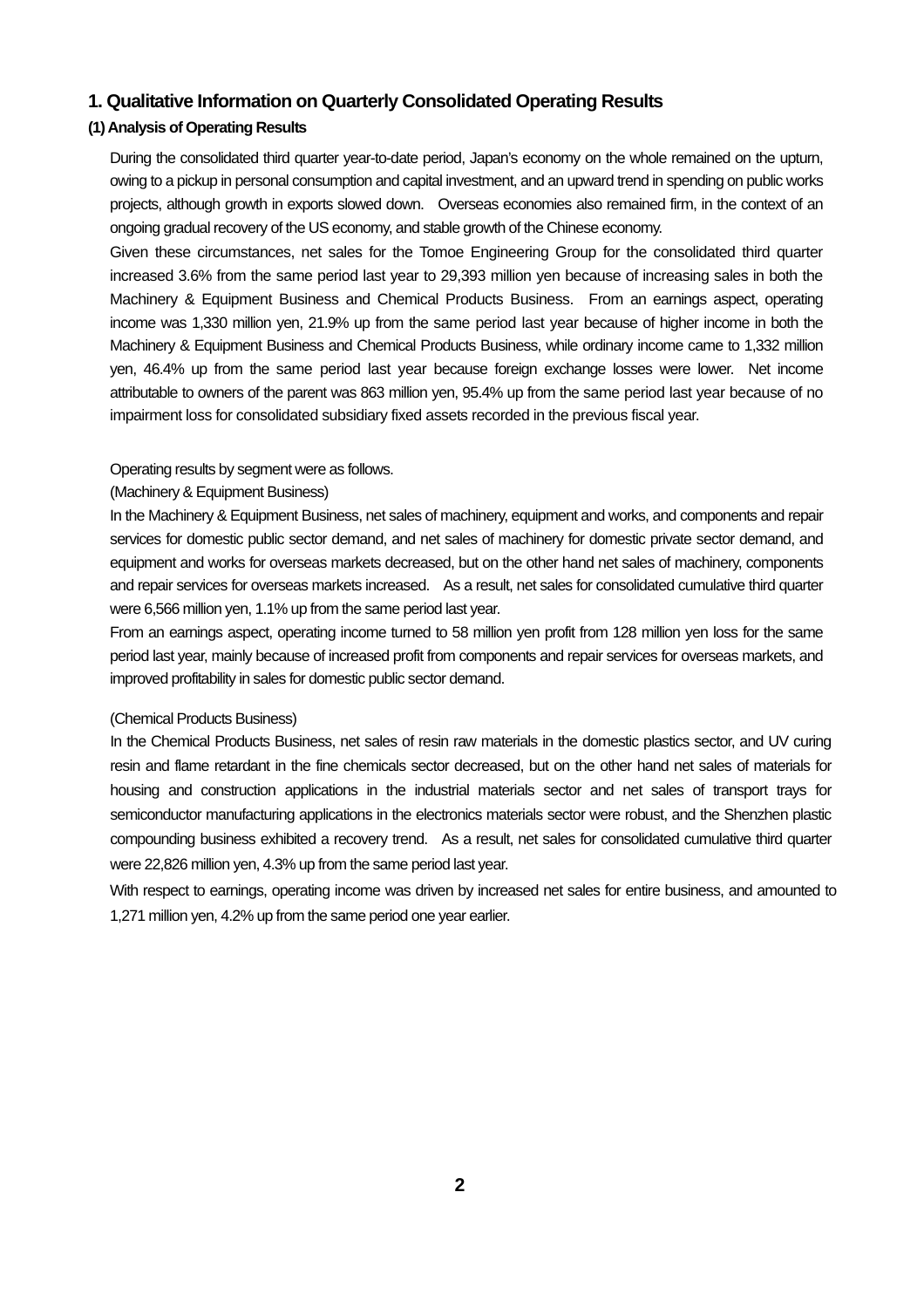#### (2) Analysis of Financial Condition

Total assets as of the end of the consolidated third quarter under review were 34,454 million yen, down 1.0% or 337 million yen from the end of the previous consolidated fiscal year. This mainly reflected an increase of 385 million yen in merchandise and finished goods, an increase of 284 million yen in investment securities, and a reduction of 1,206 million yen in notes and accounts receivable-trade.

Liabilities were 8,495 million yen, down 11.7% or 1,122 million yen from the end of the previous consolidated fiscal year, mainly because of an increase of 205 million yen in notes and accounts payable-trade, a decrease of 625 million yen in income tax payable, and a decrease of 267 million yen in provision for Bonuses.

Net assets stood at 25,959 million yen, 785 million yen or 3.1% up from the end of the previous consolidated fiscal year. This mainly reflected an increase of 416 million yen in retained earnings, an increase of 192 million yen in valuation difference on available-for-sale securities, and an increase of 93 million yen in foreign currency translation adiustment.

As a result of the above changes, the equity ratio at the end of the consolidated third quarter under review increased by 2.9 points compared with the end of the previous consolidated fiscal year to 75.3%.

#### (3) Analysis of Future Forecast on Quarterly Consolidated Earnings Forecast

There are no revisions to the consolidated earnings forecast figures for the fiscal year ending October 31, 2017 that were announced in the "Notice on changes in earnings forecast" released on April 20, 2017.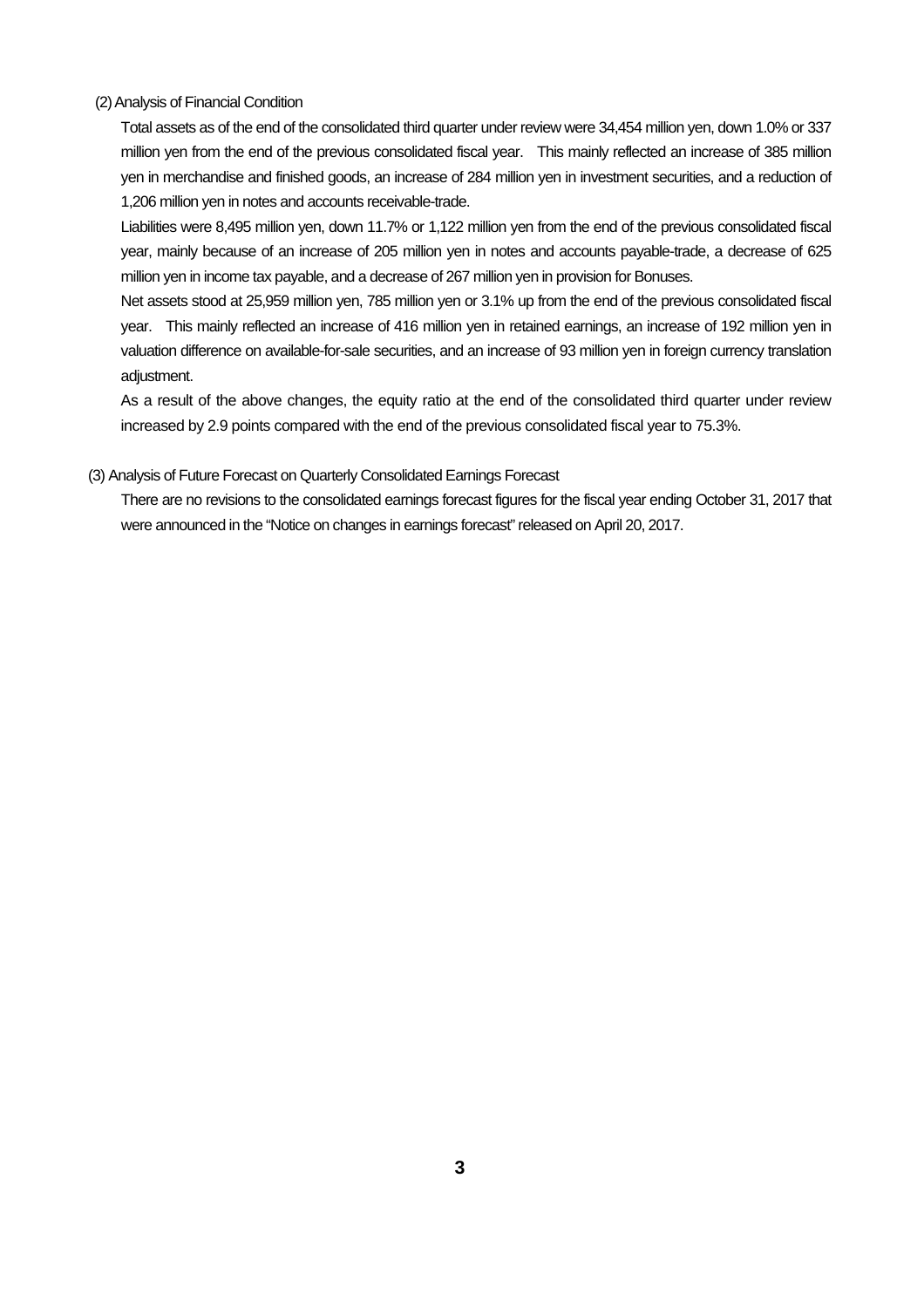## **2. Quarterly Consolidated Financial Statement and Notes**

**(1) Quarterly Consolidated Balance Sheets (Third Quarter)** 

|                                                |                             | (Thousands of Yen)          |
|------------------------------------------------|-----------------------------|-----------------------------|
|                                                | <b>End of Previous Year</b> | <b>End of Third Quarter</b> |
| <b>Assets</b>                                  | (October. 31, 2016)         | (July 31, 2017)             |
| <b>Current Assets</b>                          |                             |                             |
| Cash and Deposits                              | 8,056,223                   | 7,900,794                   |
| Notes and Accounts Receivable-Trade            | 11,618,030                  | 10,411,406                  |
| <b>Electronically Recorded Monetary Claims</b> | 1,702,590                   | 1,858,077                   |
| Merchandise and Finished Goods                 | 2,746,735                   | 3,132,700                   |
| <b>Work in Process</b>                         | 1,166,982                   | 1,245,621                   |
| <b>Raw Materials and Supplies</b>              | 595,198                     | 850,718                     |
| Deferred Tax Assets                            | 500,420                     | 375,460                     |
| <b>Others</b>                                  | 282,133                     | 213,670                     |
| <b>Allowance for Doubtful Accounts</b>         | $-4,645$                    | $-4,710$                    |
| <b>Total Current Assets</b>                    | 26,663,670                  | 25,983,738                  |
| <b>Noncurrent Assets</b>                       |                             |                             |
| Property, Plant and Equipment                  |                             |                             |
| <b>Buildings and Structures</b>                | 4,316,576                   | 4,441,936                   |
| <b>Accumulated Depreciation</b>                | $-1,592,835$                | $-1,680,049$                |
| <b>Buildings and Structures, Net</b>           | 2,723,740                   | 2,761,887                   |
| Machinery, Equipment and Vehicles              | 3,659,243                   | 3,701,205                   |
| <b>Accumulated Depreciation</b>                | $-3,215,574$                | $-3,293,078$                |
| Machinery, Equipment and Vehicles, Net         | 443,669                     | 408,127                     |
| Land                                           | 1,931,071                   | 1,930,983                   |
| Construction in progress                       | 96,763                      |                             |
| <b>Others</b>                                  | 983,261                     | 1,037,439                   |
| <b>Accumulated Depreciation</b>                | $-919,694$                  | $-942,531$                  |
| Others, Net                                    | 63,567                      | 94,907                      |
| <b>Total Property, Plant and Equipment</b>     | 5,258,812                   | 5,195,906                   |
| Intangible Assets                              | 304,807                     | 212,534                     |
| <b>Investments and Other Assets</b>            |                             |                             |
| <b>Investment Securities</b>                   | 1,149,211                   | 1,433,224                   |
| <b>Guarantee Deposits</b>                      | 89,809                      | 292,839                     |
| Net Defined Benefit Assets                     | 1,242,576                   | 1,259,361                   |
| <b>Others</b>                                  | 110,849                     | 104,240                     |
| <b>Allowance for Doubtful Accounts</b>         | $-27,664$                   | $-27,292$                   |
| <b>Total Investments and Other Assets</b>      | 2,564,783                   | 3,062,373                   |
| <b>Total Noncurrent Assets</b>                 | 8,128,402                   | 8,470,814                   |
| <b>Total Assets</b>                            | 34,792,072                  | 34,454,552                  |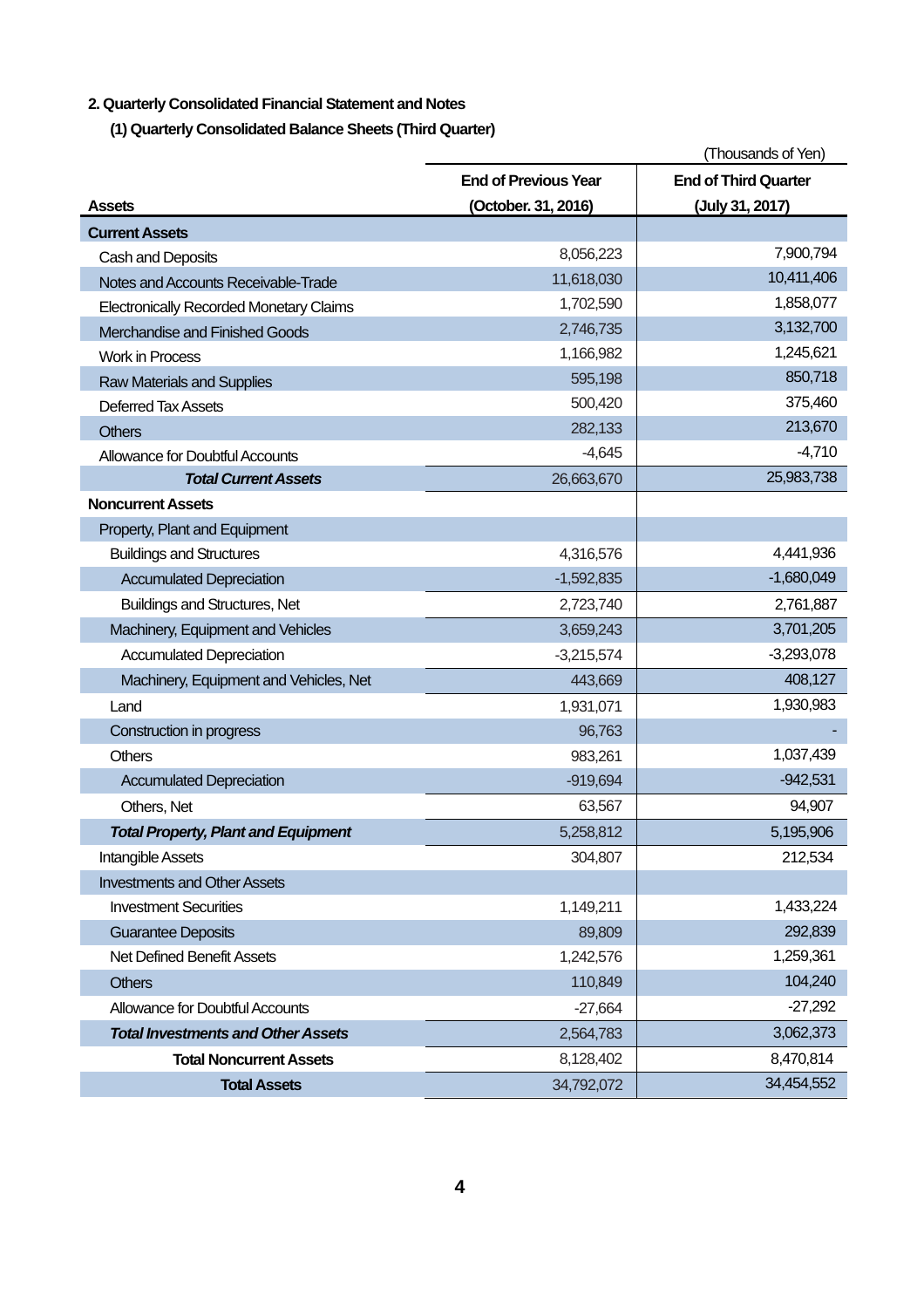|                                                                 | (Thousands of Yen)          |                             |  |
|-----------------------------------------------------------------|-----------------------------|-----------------------------|--|
|                                                                 | <b>End of Previous Year</b> | <b>End of Third Quarter</b> |  |
| <b>Liabilities and Net Assets</b>                               | (October. 31, 2016)         | (July 31, 2017)             |  |
| <b>Liabilities</b>                                              |                             |                             |  |
| <b>Current Liabilities</b>                                      |                             |                             |  |
| Notes and Accounts Payable-Trade                                | 3,667,658                   | 3,873,162                   |  |
| <b>Electronically Recorded Monetary Debt</b>                    | 1,891,465                   | 1,674,046                   |  |
| <b>Accounts Payable-Others</b>                                  | 558,442                     | 496,310                     |  |
| Income Taxes Payable                                            | 632,403                     | 7,283                       |  |
| <b>Advances Received</b>                                        | 333,999                     | 274,464                     |  |
| <b>Provision for Bonuses</b>                                    | 802,914                     | 535,474                     |  |
| <b>Provision for Directors' Bonuses</b>                         | 50,352                      | 43,111                      |  |
| Allowance for Product Warranty                                  | 107,349                     | 141,371                     |  |
| <b>Others</b>                                                   | 424,583                     | 224,888                     |  |
| <b>Total Current Liabilities</b>                                | 8,469,170                   | 7,270,112                   |  |
| <b>Noncurrent Liabilities</b>                                   |                             |                             |  |
| Provision for Directors' Retirement Benefits                    | 5,460                       | 5,460                       |  |
| <b>Net Defined Benefit Liabilities</b>                          | 56,135                      | 55,263                      |  |
| <b>Deferred Tax Liabilities</b>                                 | 1,087,402                   | 1,164,528                   |  |
| <b>Total Noncurrent Liabilities</b>                             | 1,148,998                   | 1,225,251                   |  |
| <b>Total Liabilities</b>                                        | 9,618,169                   | 8,495,364                   |  |
| <b>Net Assets</b>                                               |                             |                             |  |
| <b>Shareholders' Equity</b>                                     |                             |                             |  |
| <b>Capital Stock</b>                                            | 1,061,210                   | 1,061,210                   |  |
| <b>Capital Surplus</b>                                          | 1,483,410                   | 1,483,410                   |  |
| <b>Retained Earnings</b>                                        | 22,833,826                  | 23,249,912                  |  |
| <b>Treasury Stock</b>                                           | $-363,591$                  | $-363,876$                  |  |
| <b>Total Shareholders' Equity</b>                               | 25,014,855                  | 25,430,655                  |  |
| <b>Accumulated Other Comprehensive Income</b>                   |                             |                             |  |
| Valuation Difference on Available-for-Sale<br><b>Securities</b> | 299,418                     | 492,413                     |  |
| Deferred Gains or Losses on Hedges                              | $-17,813$                   | -46                         |  |
| Foreign Currency Translation Adjustment                         | 90,213                      | 183,805                     |  |
| <b>Total Adjustment on Net Defined Benefit</b>                  | $-212,770$                  | $-147,639$                  |  |
| <b>Total Accumulated Other Comprehensive Income</b>             | 159,048                     | 528,532                     |  |
| <b>Total Net Assets</b>                                         | 25,173,903                  | 25,959,188                  |  |
| <b>Total Liabilities and Net Assets</b>                         | 34,792,072                  | 34,454,552                  |  |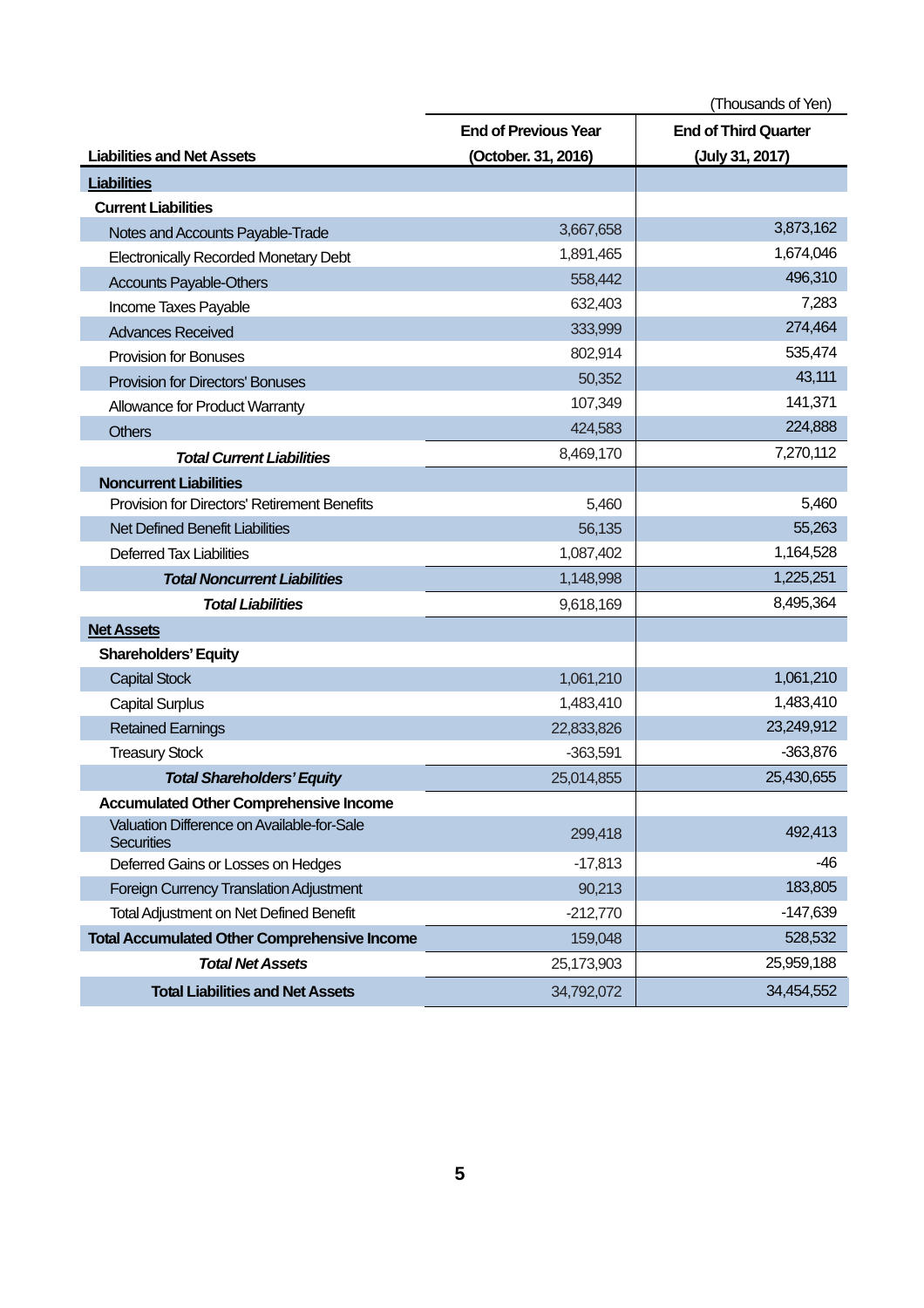**(2) Quarterly Consolidated Statements of Income & Quarterly Consolidated Statements of Comprehensive Income**

**Quarterly Consolidated Statements of Income (Third Quarter)** 

|                                                 |                            | (Thousands of Yen)         |
|-------------------------------------------------|----------------------------|----------------------------|
|                                                 | <b>Third Quarter Ended</b> | <b>Third Quarter Ended</b> |
|                                                 | July 31, 2016              | July 31, 2017              |
| <b>Net Sales</b>                                | 28,373,250                 | 29,393,184                 |
| <b>Cost of Sales</b>                            | 22,707,208                 | 23,184,857                 |
| <b>Gross Profit</b>                             | 5,666,042                  | 6,208,326                  |
| Selling, General and Administrative Expenses    | 4,574,857                  | 4,878,126                  |
| <b>Operating Income</b>                         | 1,091,185                  | 1,330,199                  |
| <b>Non-Operating Income</b>                     |                            |                            |
| Interest Income                                 | 5,375                      | 1,170                      |
| Dividends Income                                | 23,491                     | 25,932                     |
| Rent Income                                     | 5,123                      | 5,123                      |
| <b>Others</b>                                   | 17,964                     | 15,451                     |
| <b>Total Non-Operating Income</b>               | 51,955                     | 47,678                     |
| <b>Non-Operating Expenses</b>                   |                            |                            |
| <b>Interest Expenses</b>                        | 1,892                      | 14,508                     |
| <b>Commission Paid</b>                          | 8,752                      | 8,243                      |
| <b>Sales Discount</b>                           | 4,120                      | 4,628                      |
| Foreign Exchange Losses                         | 213,796                    | 12,847                     |
| <b>Others</b>                                   | 4,350                      | 5,273                      |
| <b>Total Non-Operating Expenses</b>             | 232,912                    | 45,502                     |
| <b>Ordinary Income</b>                          | 910,228                    | 1,332,376                  |
| <b>Extraordinary Income</b>                     |                            |                            |
| <b>Gain on Sales of Investment Securities</b>   |                            | 8,524                      |
| <b>Total Extraordinary Income</b>               |                            | 8,524                      |
| <b>Extraordinary Expenses</b>                   |                            |                            |
| Loss on Impairment                              | 102,082                    |                            |
| <b>Total Extraordinary Expenses</b>             | 102,082                    |                            |
| Income before Income Taxes                      | 808,146                    | 1,340,900                  |
| <b>Income Taxes-Current</b>                     | 367,777                    | 391,667                    |
| Income Taxes-Deferred                           | $-1,539$                   | 85,788                     |
| <b>Total Income Taxes</b>                       | 366,237                    | 477,455                    |
| <b>Net Income</b>                               | 441,908                    | 863,444                    |
| Net Income Attributable to Owners of the Parent | 441,908                    | 863,444                    |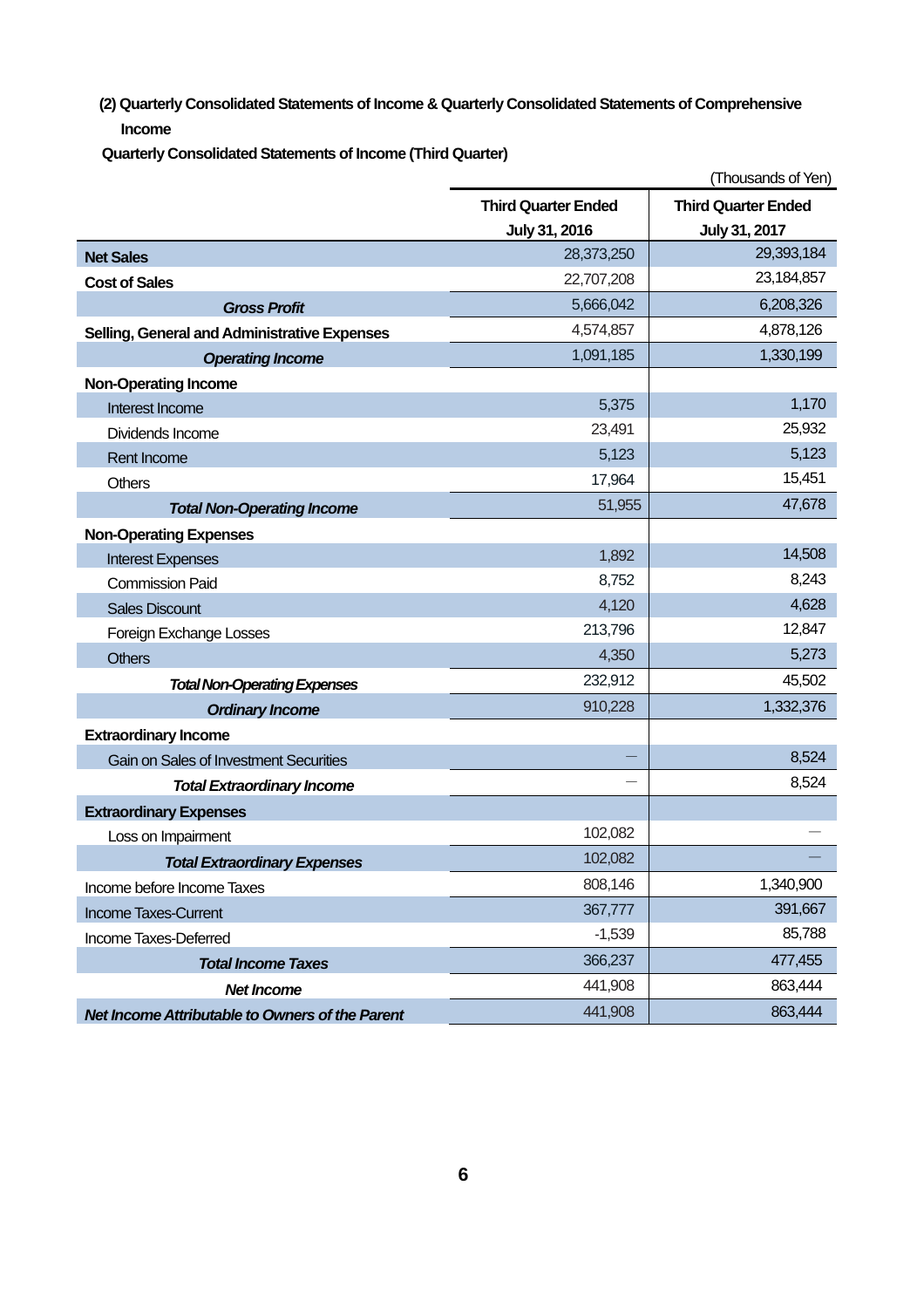## **Quarterly Consolidated Statements of Comprehensive Income (Third Quarter)**

|                                                              |                            | (Thousands of Yen)         |
|--------------------------------------------------------------|----------------------------|----------------------------|
|                                                              | <b>Third Quarter Ended</b> | <b>Third Quarter Ended</b> |
|                                                              | July 31, 2016              | July 31, 2017              |
| Net Income                                                   | 441,908                    | 863,444                    |
| Other Comprehensive Income                                   |                            |                            |
| Valuation Difference on Available-for-sale Securities        | $-111,132$                 | 192,994                    |
| Deferred Gains or Losses (-) on Hedges                       | $-20,744$                  | 17,767                     |
| <b>Foreign Currency Translation Adjustment</b>               | $-290,140$                 | 93,591                     |
| Adjustment on Net Defined Benefit                            | 30,587                     | 65,131                     |
| <b>Total Other Comprehensive Income</b>                      | $-391,429$                 | 369,484                    |
| <b>Comprehensive Income</b>                                  | 50,478                     | 1,232,929                  |
| (Breakdown)                                                  |                            |                            |
| Comprehensive Income attributable to Owners of the<br>Parent | 50,478                     | 1,232,929                  |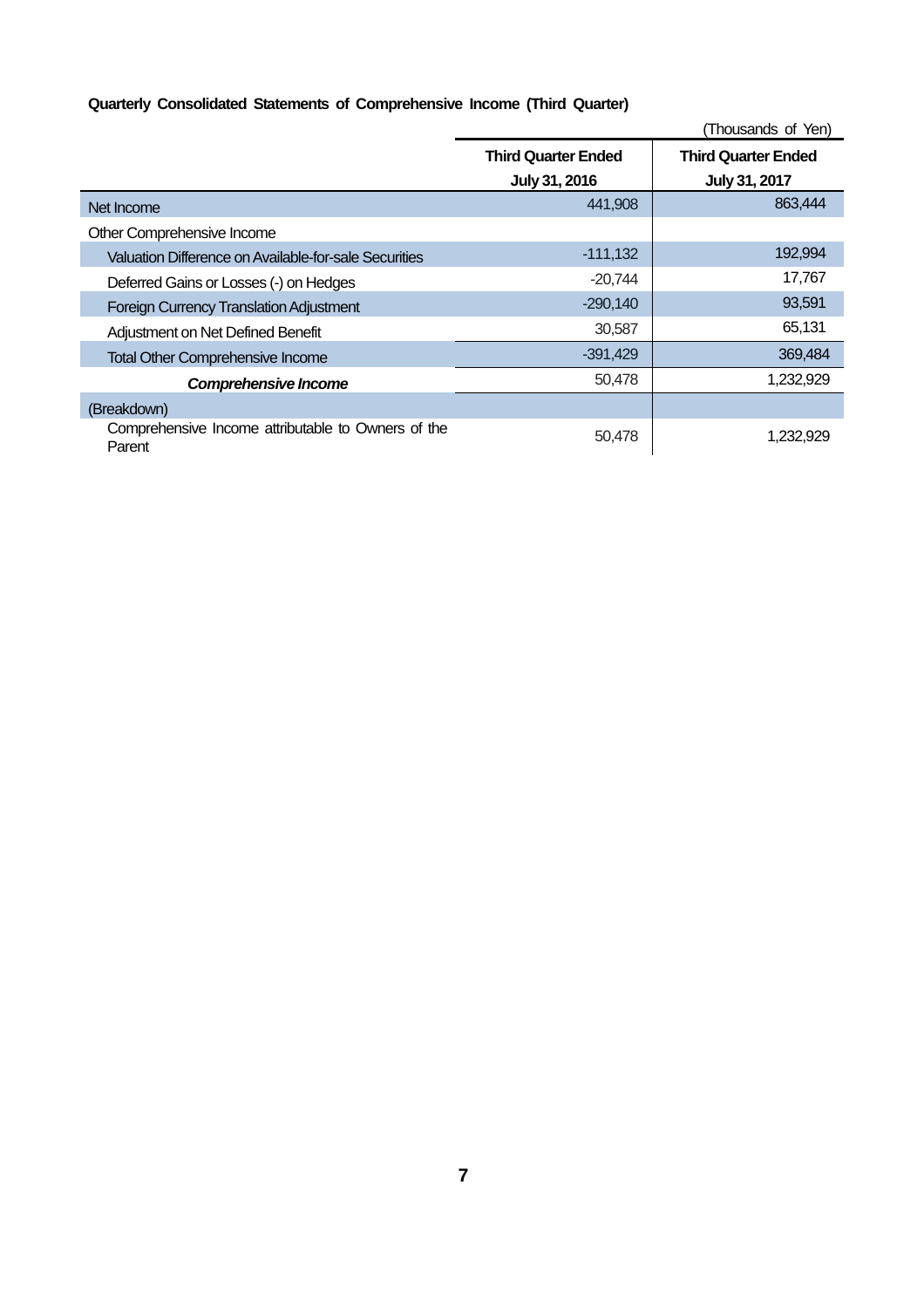#### **(3) Notes on Quarterly Consolidated Financial Statements**

(Note for premise of going concern)

There are no pertinent matters to report.

(Notes for significant changes in shareholder's equity) There are no pertinent matters to report.

(Changes in accounting principles)

Beginning from the first quarter consolidated accounting period, the Company has applied the *Implementation* Guidance on Recoverability of Deferred Tax Assets (Accounting Standards Board of Japan Financial Accounting Standards Implementation Guidance No. 26; referred to below as the Recoverability Implementation Guidance), and has partially revised the method of accounting treatment concerning the recoverability of deferred tax assets.

In applying the Recoverability Implementation Guidance, the Company has added the difference between the amount of deferred tax assets and deferred tax liabilities when it applied the provisions corresponding to paragraph 49 (3)  $\circ$ through ③ of the Recoverability Implementation Guidance at the beginning of the first quarter consolidated accounting period, and the amount of deferred tax assets and deferred tax liabilities at the end of the prior consolidated fiscal year, to retained earnings at the beginning of the first quarter consolidated accounting period, in accordance with the transitional treatment provided in paragraph (4) 49 of the Recoverability Implementation Guidance.

The effect of this change on the reported amount at the beginning of the first quarter consolidated accounting period is not material.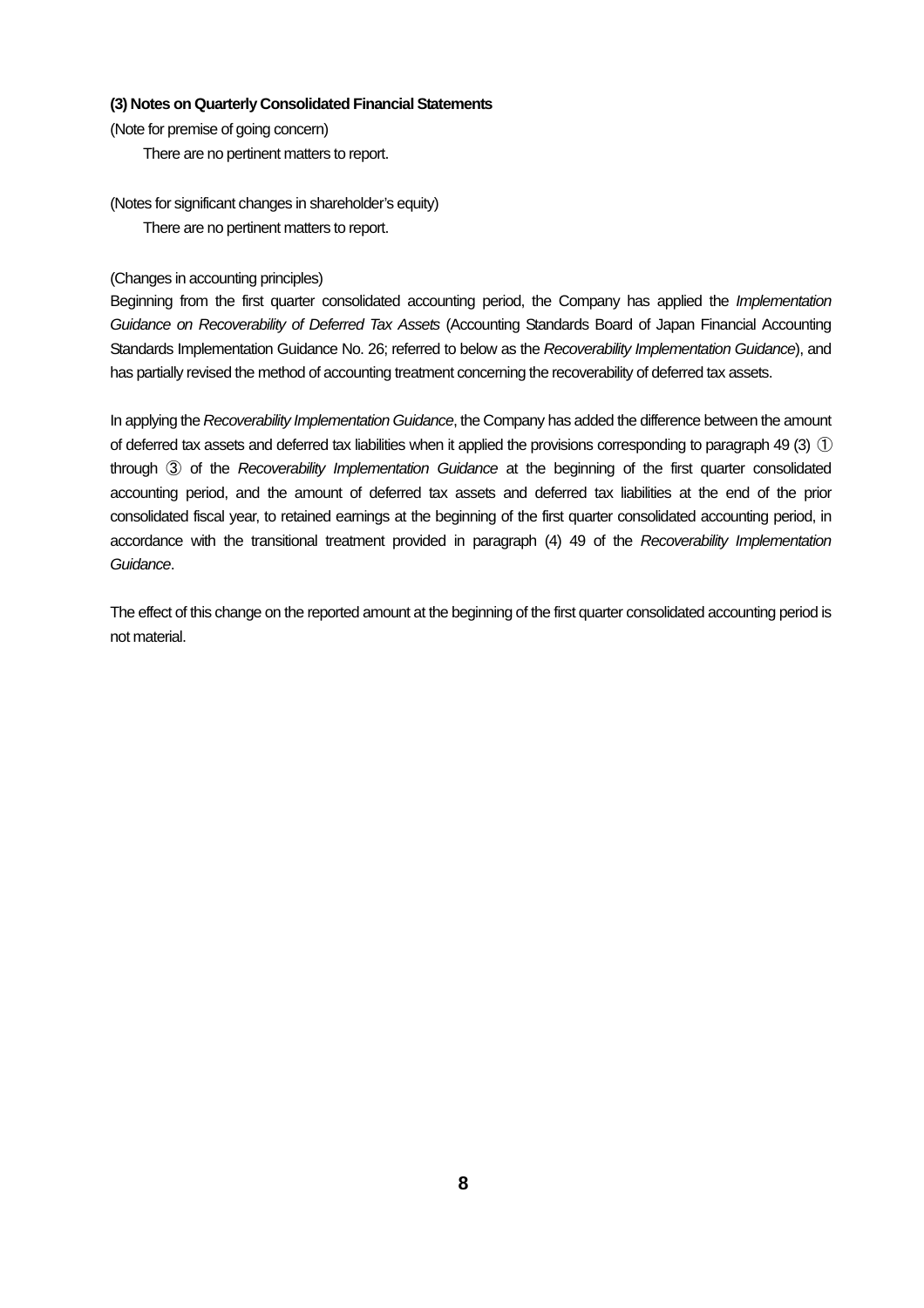(Segment Information, etc.)

#### **Third Quarter Ended July 31, 2016**

1 Information Pertaining to the Amount of Net Sales or Net Loss of Each Reporting Segment

| $\frac{1}{2}$ . The contract of the computation of the contract of the contract with the contract of $\sim$ $\sim$ $\sim$<br>(Thousands of Yen) |                         |                          |            |                    |
|-------------------------------------------------------------------------------------------------------------------------------------------------|-------------------------|--------------------------|------------|--------------------|
|                                                                                                                                                 | <b>Reported Segment</b> |                          |            |                    |
|                                                                                                                                                 | Machinery & Equipment   | <b>Chemical Products</b> |            |                    |
|                                                                                                                                                 | <b>Business</b>         | <b>Business</b>          | Total      | <b>Grand Total</b> |
| <b>Net Sales</b>                                                                                                                                |                         |                          |            |                    |
| Net Sales to Unaffiliated                                                                                                                       | 6,495,949               | 21,877,301               | 28,373,250 | 28,373,250         |
| <b>Customers</b>                                                                                                                                |                         |                          |            |                    |
| Internal Net Sales among                                                                                                                        |                         |                          |            |                    |
| Segments<br>Amount<br><b>or</b>                                                                                                                 |                         |                          |            |                    |
| <b>Transferred</b>                                                                                                                              |                         |                          |            |                    |
| <b>Total</b>                                                                                                                                    | 6,495,949               | 21,877,301               | 28,373,250 | 28,373,250         |
| Segment Profit or Loss (-)                                                                                                                      | $-128,783$              | 1,219,969                | 1,091,185  | 1,091,185          |

(Note) The total amount of segment profit is identical to the operating income reported on the Quarterly Consolidated Statements of Income.

2 Information Concerning Impairment Loss on Noncurrent Assets, Goodwill, and Other Items by Reporting Segment (Loss on Impairment Concerning Noncurrent Assets)

The Tomoe Engineering Group booked loss on impairment concerning noncurrent assets in the Chemical Products Business. The reported amount of the loss on impairment in the consolidated third quarter under review was 102,082,000 yen.

#### **Third Quarter Ended July 31, 2017**

1 Information Pertaining to the Amount of Net Sales or Net Loss of Each Reporting Segment

|                                 |                         |                          |            | (Thousands of Yen) |
|---------------------------------|-------------------------|--------------------------|------------|--------------------|
|                                 | <b>Reported Segment</b> |                          |            |                    |
|                                 | Machinery & Equipment   | <b>Chemical Products</b> |            |                    |
|                                 | <b>Business</b>         | <b>Business</b>          | Total      | <b>Grand Total</b> |
| <b>Net Sales</b>                |                         |                          |            |                    |
| Net Sales to Unaffiliated       | 6,566,765               | 22,826,418               | 29,393,184 | 29,393,184         |
| <b>Customers</b>                |                         |                          |            |                    |
| Internal Net Sales among        |                         |                          |            |                    |
| Amount<br>Segments<br><b>or</b> |                         |                          |            |                    |
| Transferred                     |                         |                          |            |                    |
| <b>Total</b>                    | 6,566,765               | 22,826,418               | 29,393,184 | 29,393,184         |
| <b>Segment Profit</b>           | 58,734                  | 1,271,464                | 1,330,199  | 1,330,199          |

(Note) The total amount of segment profit is identical to the operating income reported on the Quarterly Consolidated Statements of Income.